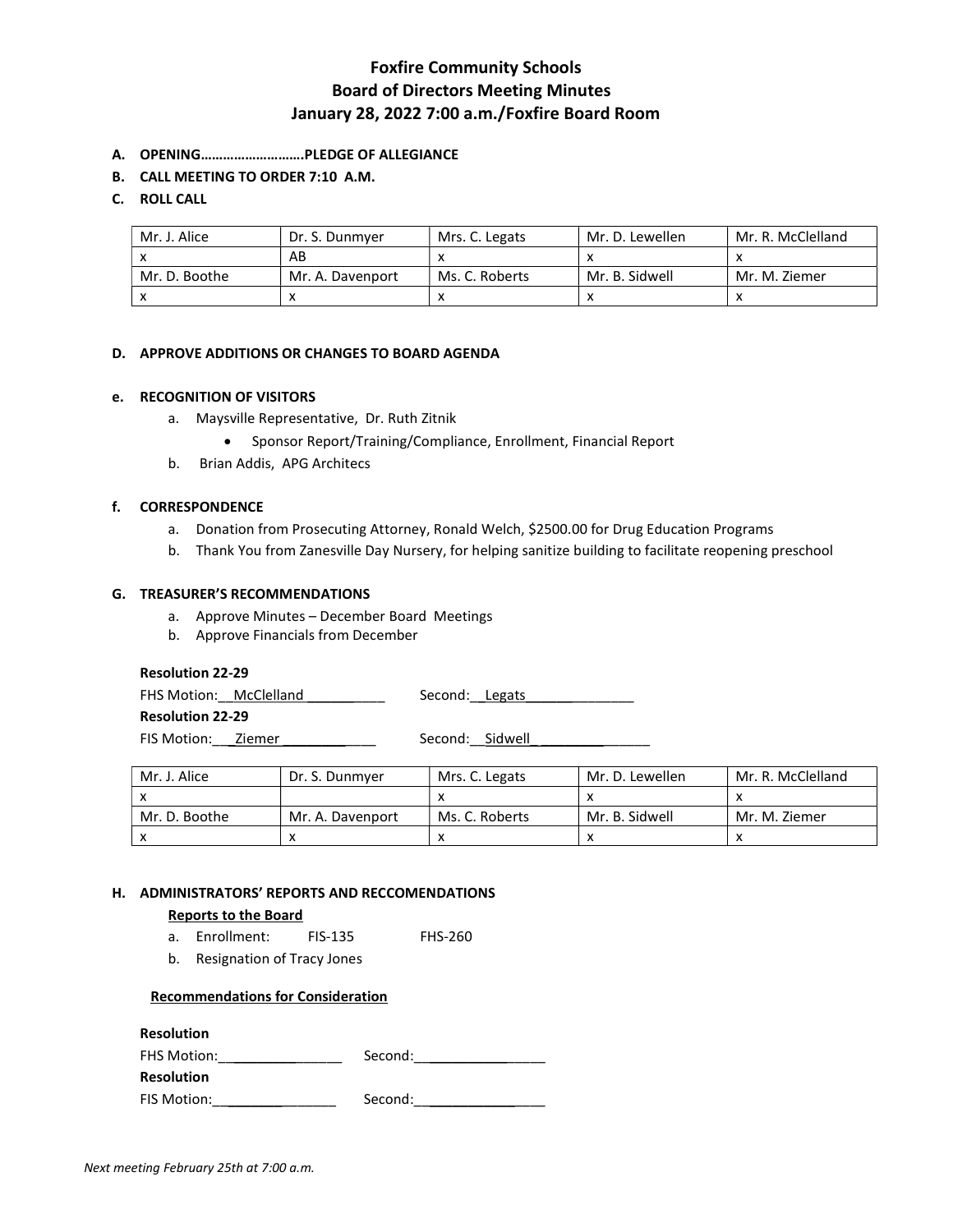# Foxfire Community Schools Board of Directors Meeting Minutes January 28, 2022 7:00 a.m./Foxfire Board Room

| Mr. J. Alice  | Dr. S. Dunmver   | Mrs. C. Legats | Mr. D. Lewellen | Mr. R. McClelland |
|---------------|------------------|----------------|-----------------|-------------------|
|               |                  |                |                 |                   |
| Mr. D. Boothe | Mr. A. Davenport | Ms. C. Roberts | Mr. B. Sidwell  | Mr. M. Ziemer     |
|               |                  |                |                 |                   |

### i. **EXECUTIVE SESSION** (If needed)

WHEREAS boards of education and other governmental bodies are required by statute "to take official action and to conduct all deliberations upon official business only in open meetings, unless the subject matter is specifically excepted by law";

WHEREAS "the minutes need only reflect the general subject matter of discussion in executive sessions"; and WHEREAS the members of a public body may hold an executive session only at a regular or special meeting for the sole purpose of consideration of any of the matters set forth below.

NOW THEREFORE BE IT RESOLVED under the provision of ORC 121.22, the board hereby enters executive session for the reason(s) herein stated:

- \_x\_ \_ Personnel matters
	- \_\_\_ Appointment of employee(s) (reemployment)
	- \_\_\_Promotion or compensation
	- \_\_\_ Dismissal, discipline, or demotion of employee(s) or student(s)
	- $\underline{x}$  Investigation of charges or complaints of employee(s) or student(s)
- \_\_\_\_\_ Purchase or sale of property
- **\_\_\_\_** Conference with an attorney
- **\_\_\_\_\_** Preparing for, conducting, or reviewing negotiations or bargaining
- \_\_\_\_\_ Matters required by federal law or state statutes to be confidential
- Specialized details of security arrangements

Time Entered: 8:28 a.m.

Time Exited: 9:33

Resolution 22-30

FHS Motion: McClelland Manual Second: Legats

Resolution 22-30

FIS Motion:\_\_\_Ziemer\_\_\_\_\_\_\_\_\_\_\_\_ Second:\_\_\_Sidwell\_\_\_\_\_\_\_\_\_\_\_\_\_\_

| Mr. J. Alice  | Dr. S. Dunmyer   | Mrs. C. Legats | Mr. D. Lewellen | Mr. R. McClelland |
|---------------|------------------|----------------|-----------------|-------------------|
|               |                  |                |                 |                   |
| Mr. D. Boothe | Mr. A. Davenport | Ms. C. Roberts | Mr. B. Sidwell  | Mr. M. Ziemer     |
|               |                  |                |                 |                   |